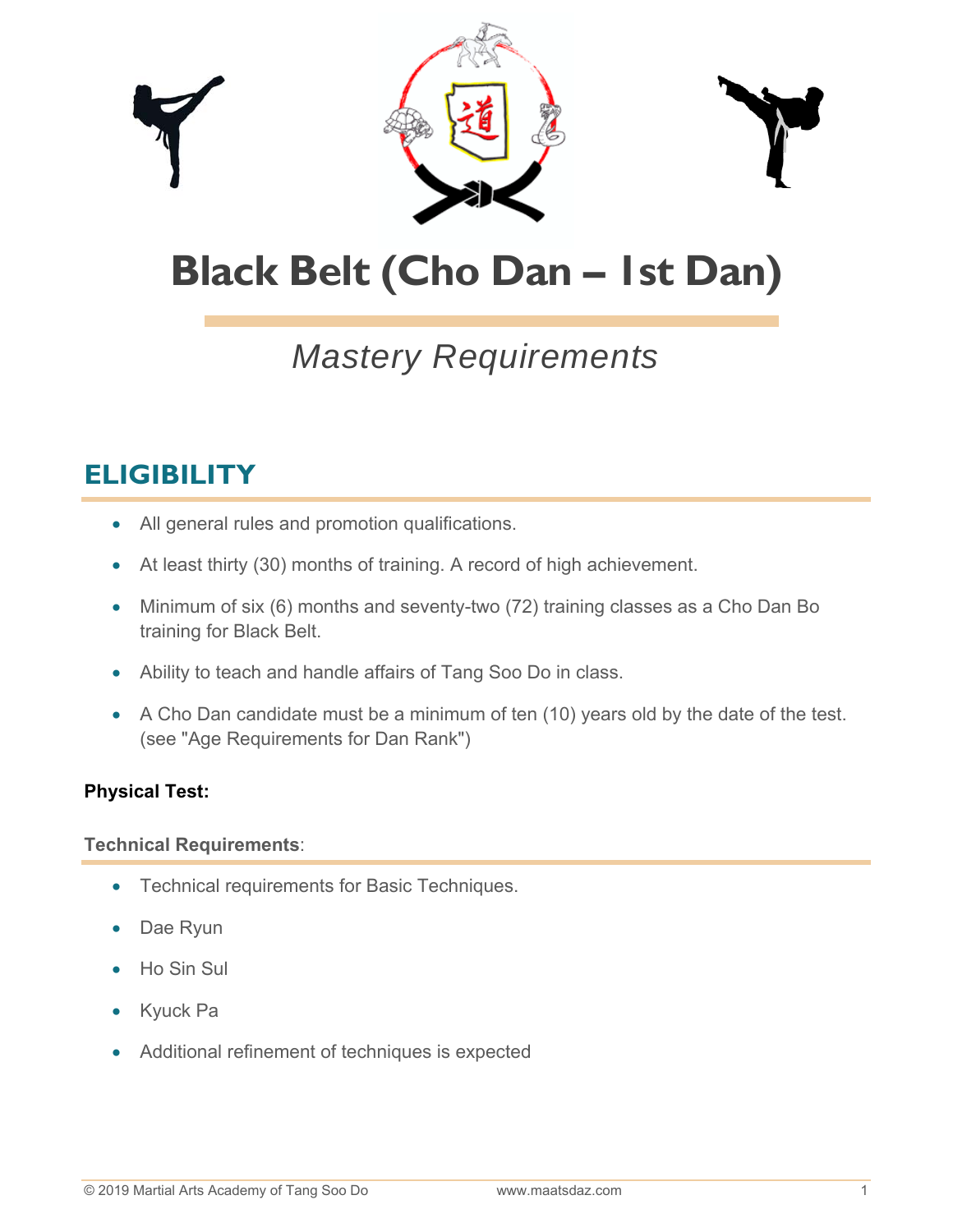#### **Black Belt (Cho Dan – 1st Dan)**

*Mastery Requirements* 

#### **Hyung (Forms):**

- Sae Kye Hyung II Bu through Bassai
- Bong Hying II Bu
- Naihanchi Cho Dan
- Bong Hyung E Bu
- Sip Soo
- At testing, the applicant must demonstrate at minimum:
	- o The five (5) Pyung Ahn Hyung
	- o Bassai
	- o Naihanchi Cho Dan
	- o Bong Hyung Il and E Bu
	- o Sip Soo
	- o Be prepared to perform any junior form upon the request of the examiners.

#### **Knowledge:**

- All general knowledge requirements, as required for Cho Dan Bo
- Student will be questioned about knowledge of martial arts philosophy, ettiquette, culture, tradition, and history
- Understand the proper Tang Soo Do spirit, discipline, respect and attitude.
- Awareness and application of Dojang principles to physical and mental well-being.
- Meaning of the belt colors.
- Students capabilities in handling class with the proper technical and psychological approach may be examined.
- Suggested questions: